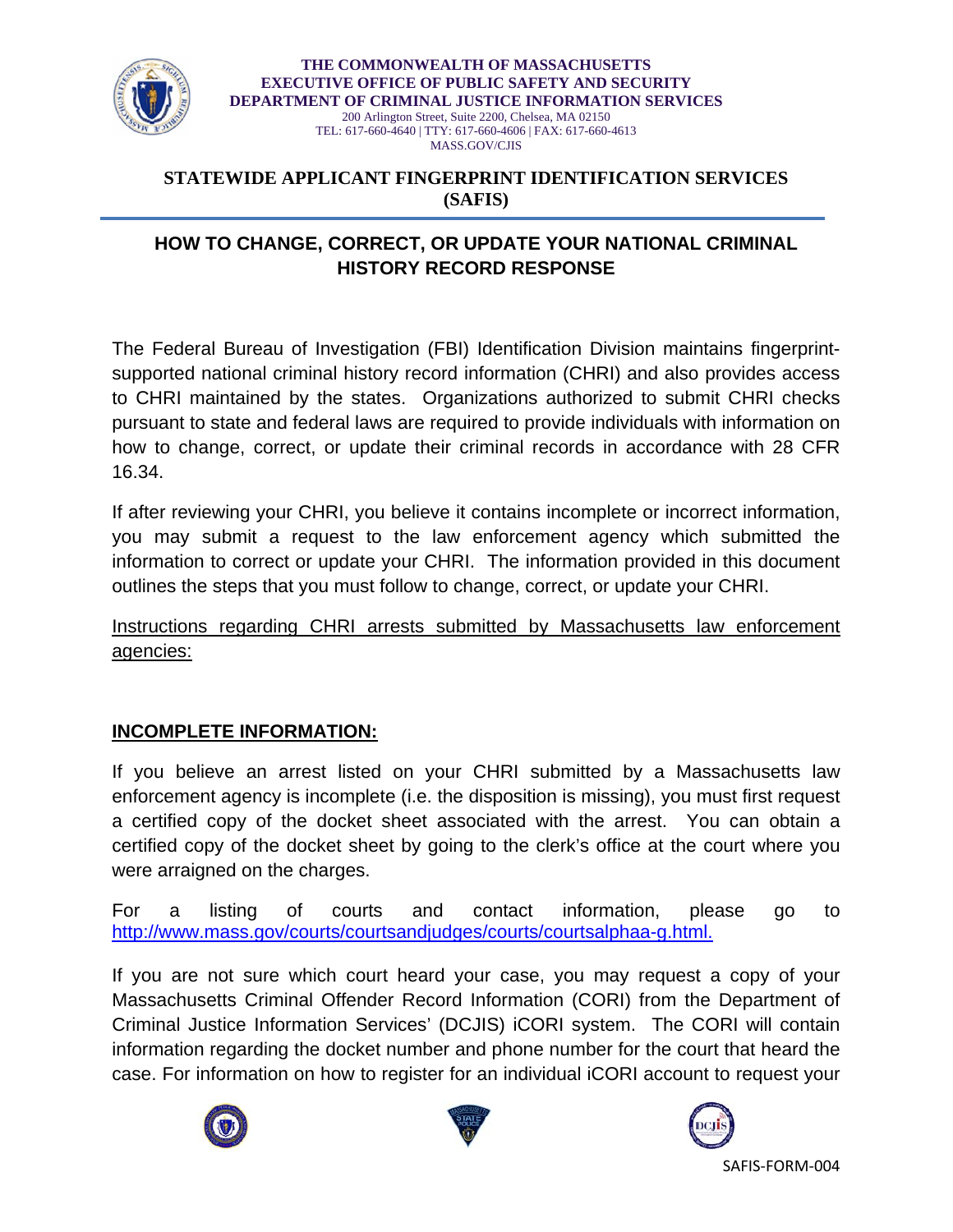

**THE COMMONWEALTH OF MASSACHUSETTS EXECUTIVE OFFICE OF PUBLIC SAFETY AND SECURITY DEPARTMENT OF CRIMINAL JUSTICE INFORMATION SERVICES**  200 Arlington Street, Suite 2200, Chelsea, MA 02150 TEL: 617-660-4640 | TTY: 617-660-4606 | FAX: 617-660-4613

MASS.GOV/CJIS

#### **STATEWIDE APPLICANT FINGERPRINT IDENTIFICATION SERVICES (SAFIS)**

own CORI online: http://www.mass.gov/eopss/crime-prev-personal-sfty/bkgdcheck/cori/icori-training-documents.html. Alternatively, you may submit a personal CORI request by mail to the DCJIS by completing the form available at http://www.mass.gov/eopss/crime-prev-personal-sfty/bkgd-check/cori/cori-forms-andapplications.html.

## **IMPORTANT: It is possible for Massachusetts arrest information to not appear in a CORI response. If this occurs, please contact the DCJIS at 617.660.4640.**

After obtaining a certified copy of the docket sheet, in order to update an incomplete CHRI arrest, you must complete and submit the Massachusetts State Police (MSP) Disposition Update Request form (see attached) to:

ATTN: DISPO UPDATE Massachusetts State Police State Identification Section 59 Horse Pond Road Sudbury, MA 01776

**Please be sure to include the docket sheet with the completed Massachusetts State Police Disposition Update Request form.** 

# **INCORRECT INFORMATION:**

If you believe your CHRI contains a Massachusetts arrest that is incorrect (i.e. does not belong to you or the offense is incorrect), you will need to contact the police department that submitted the arrest information to the State or to the FBI to request a review of the arrest report or a fingerprint comparison to the fingerprints on file for the arrest. The police department that submitted the information will be listed on the CHRI. Please be sure to call the police department and schedule an appointment for this type of review.

If after reviewing your information, the police department finds the CHRI submission should be corrected, the police department will submit a request on your behalf to the Massachusetts State Police State Identification Section (MSP SIS). The MSP SIS will correct the information in the SIS database and then forward the corrected information to the FBI.





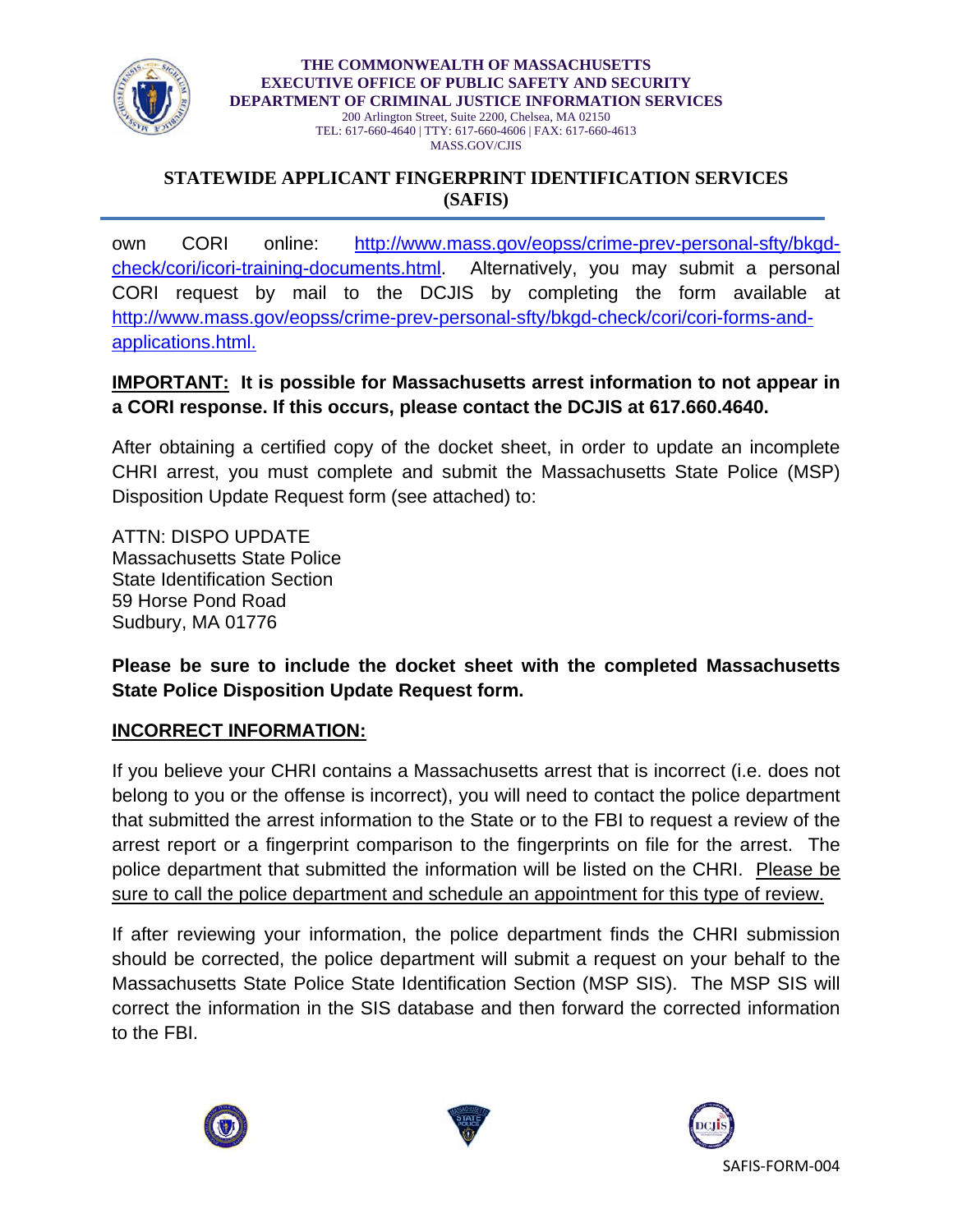

**THE COMMONWEALTH OF MASSACHUSETTS EXECUTIVE OFFICE OF PUBLIC SAFETY AND SECURITY DEPARTMENT OF CRIMINAL JUSTICE INFORMATION SERVICES**  200 Arlington Street, Suite 2200, Chelsea, MA 02150 TEL: 617-660-4640 | TTY: 617-660-4606 | FAX: 617-660-4613 MASS.GOV/CJIS

#### **STATEWIDE APPLICANT FINGERPRINT IDENTIFICATION SERVICES (SAFIS)**

## **Information regarding CHRI arrests submitted by out of state law enforcement agencies:**

Requests to change, correct, or update arrest information submitted to the FBI by an out-of-state law enforcement agency must be made to the agency that submitted the information to the FBI. You may also contact the repository in the state that submitted the arrest data for more information on how to change, correct, or update a record in that state. A listing of state criminal history repository contact information is available at http://www.mass.gov/eopss/crime-prev-personal-sfty/bkgd-check/cori/requestrec/requesting-out-of-state-criminal-records.html.

FBI information on how to challenge a criminal history:

The FBI has published information on its website on how to correct a criminal history record. This information is available at http://www.fbi.gov/about-us/cjis/criminal-historysummary-checks/challenge-of-a-criminal-history-summary.